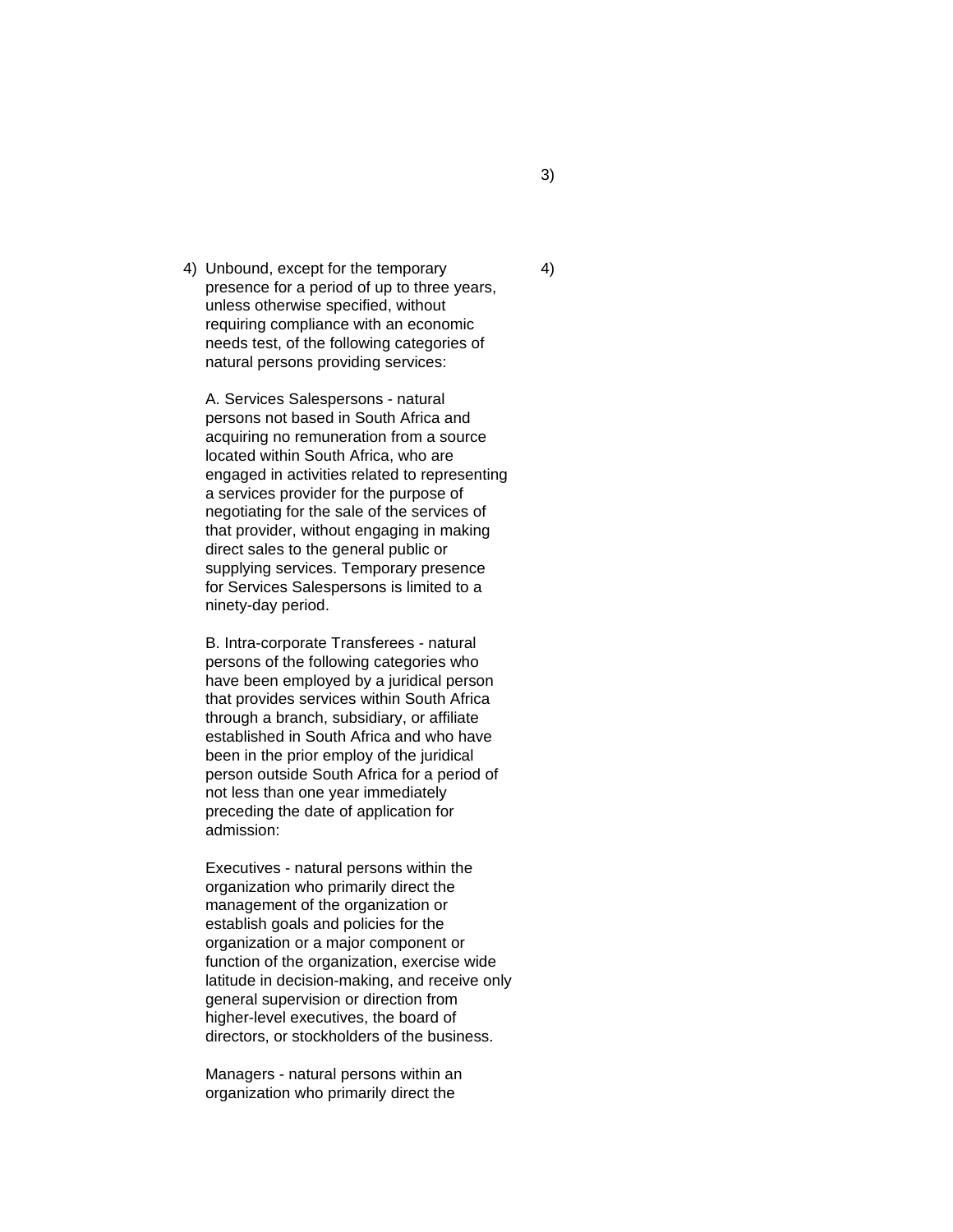organization, or a department or subdivision of the organization, supervise and control the work of other supervisory, professional or managerial employees, have the authority to hire and fire or recommend hiring, firing, or other personnel actions and exercise discretionary authority over day-to-day operations at a senior level.

Specialists - natural persons within an organization who possess knowledge at an advanced level of continued expertise and who possess proprietary knowledge of the organization's product, service, research equipment, techniques, or management.

Professionals - natural persons who are engaged, as part of a services contract negotiated by a juridical person of another Member in the activity at a professional level in a profession set out in Part II, provided such persons possess the necessary academic credentials and professional qualifications, which have been duly recognised, where appropriate, by the professional association in South Africa.

C. Personnel Engaged in Establishment natural persons who have been employed by a juridical person for a period of longer than one year immediately preceding the date of application for admission and who occupy a managerial or executive position and are entering South Africa for the purpose of establishing a commercial presence on behalf of the juridical person.